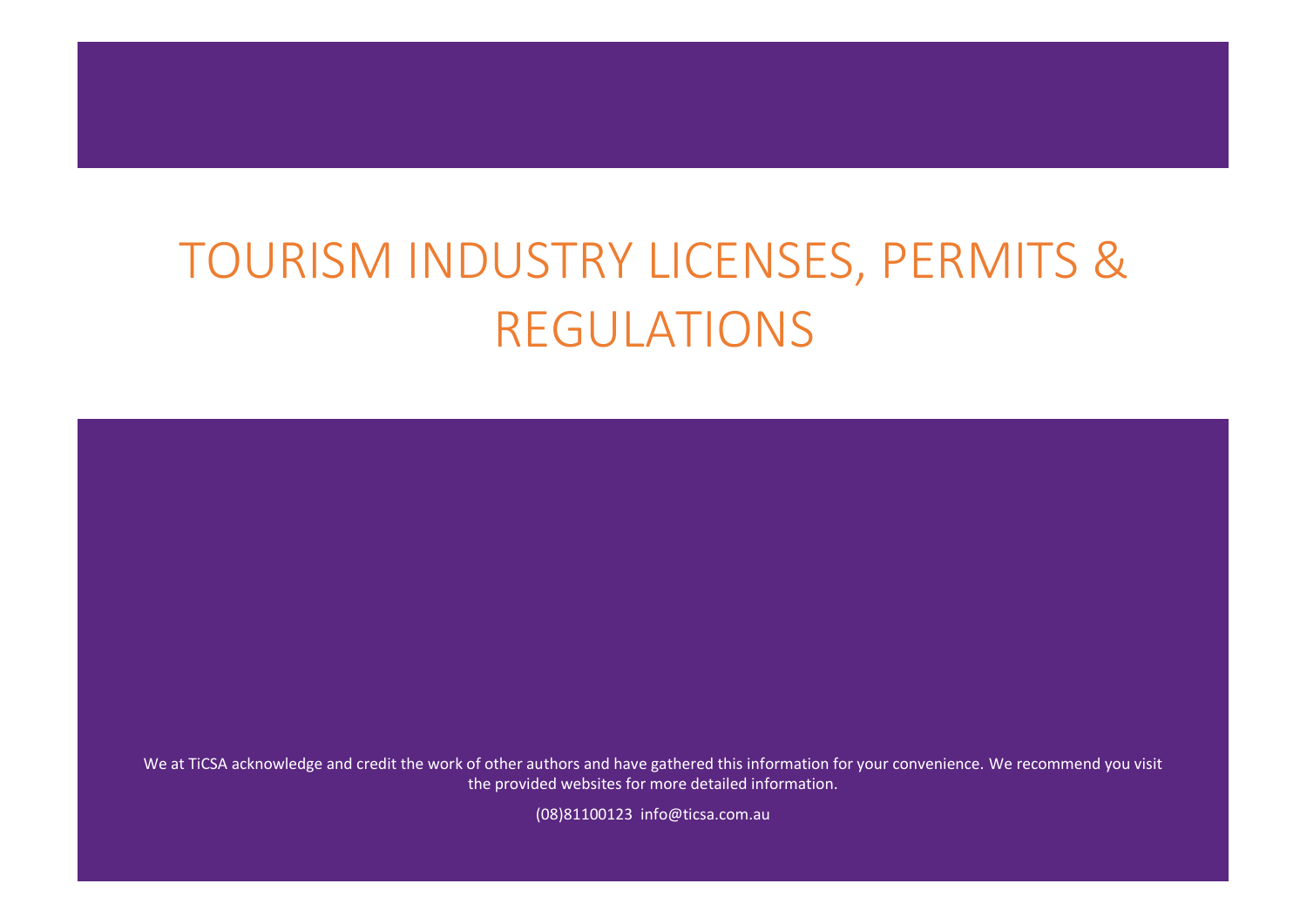## **Tour & Transport Operators**

| <b>License, Permit or</b>       | Land,           | <b>Description</b>                               | Where you can find more detailed information               |
|---------------------------------|-----------------|--------------------------------------------------|------------------------------------------------------------|
| <b>Regulation</b>               | <u>Air, Sea</u> |                                                  |                                                            |
|                                 | or All          |                                                  |                                                            |
| Commercial Tour                 | Applies to      | organisation<br>Any<br>company,<br><sub>or</sub> | <b>Australian Business License and Information Service</b> |
| Operator License.               | all tour        | individual proposing to undertake a              | (ABLIS):                                                   |
|                                 | operators       | commercial activity within a South               | https://ablis.business.gov.au/service/sa/commercial-tour-  |
|                                 |                 | Australian national park or reserve, for         | operator-licence/606                                       |
|                                 |                 | fee or reward including providing                |                                                            |
|                                 |                 | tours, instructional or educational              |                                                            |
|                                 |                 | courses and leisure activities, requires a       |                                                            |
|                                 |                 | Commercial Tour Operator license.                |                                                            |
| Permit to Undertake             | Land $&$        | You may need a permit if your business           | <b>Australian Business License and Information Service</b> |
| <b>Activities in Australian</b> | Sea             | intends to undertake certain activities in       | (ABLIS):                                                   |
| Government Parks and            |                 | Australian Government parks, gardens             | https://ablis.business.gov.au/service/ag/permit-to-        |
| Reserves- Australian            |                 | or reserves.                                     | undertake-activities-in-australian-government-parks-and-   |
| Government (Including           |                 |                                                  | reserves/10                                                |
| Marine Reserves).               |                 |                                                  |                                                            |
|                                 |                 |                                                  |                                                            |
| Become a member of the          | Applies to      | The Australian Federation of Travel              | Australian Federation of Travel Agents (AFTA):             |
| <b>Australian Federation of</b> | all tour        | Agents (AFTA) has set up a self-                 | http://www.afta.com.au/atas/-faqs.                         |
| Travel Agents (AFTA).           | agencies        | accrediting scheme, known as the                 |                                                            |
|                                 |                 | <b>AFTA Travel Accreditation Scheme</b>          |                                                            |
|                                 |                 | (ATAS) which sets out explicit                   |                                                            |
|                                 |                 | for becoming<br>requirements<br>an               |                                                            |
|                                 |                 | accredited Travel Agent.                         |                                                            |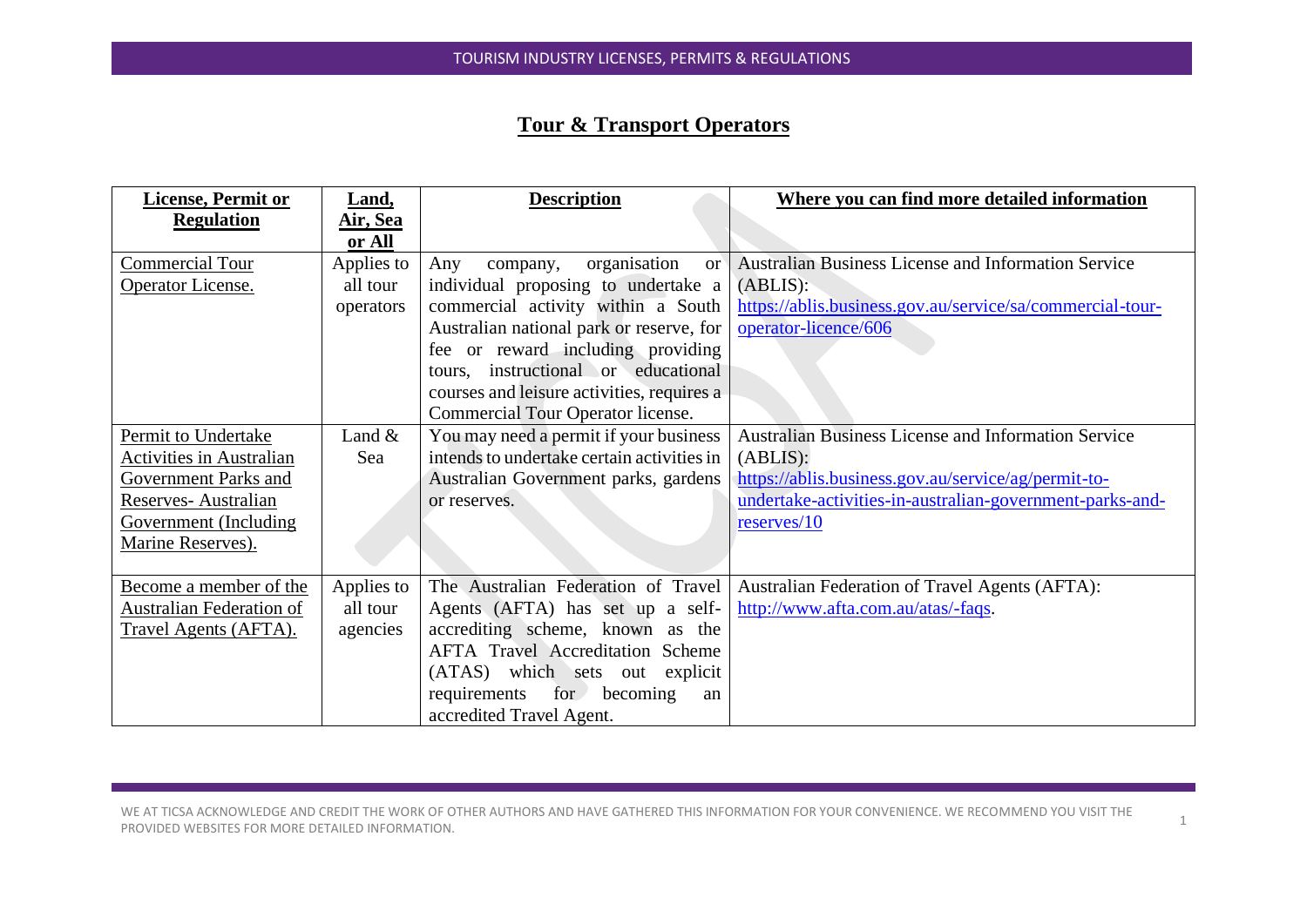| Driver's License (Make<br>sure you have the correct<br>classification).<br><b>Explore the National</b><br><b>Heavy Vehicle Regulator</b><br>(NHVR).          | Land<br>Land | To be able to drive any vehicle in<br>Australia you will need to hold a valid<br>State or Territory driver's license.<br>If your business requires you to have a<br>heavy vehicle license, the NHVR<br>provides information regarding safety,<br>accreditation, compliance, laws and                                                                                                                                                                                                                                                   | Find the requirements for your State or Territory:<br>https://info.australia.gov.au/information-and-<br>services/transport-and-regional/drivers-licence-application<br>National Heavy Vehicle Regulator (NHVR):<br>www.nhvr.gov.au |
|--------------------------------------------------------------------------------------------------------------------------------------------------------------|--------------|----------------------------------------------------------------------------------------------------------------------------------------------------------------------------------------------------------------------------------------------------------------------------------------------------------------------------------------------------------------------------------------------------------------------------------------------------------------------------------------------------------------------------------------|------------------------------------------------------------------------------------------------------------------------------------------------------------------------------------------------------------------------------------|
| <b>Large Passenger Vehicle</b><br><b>Operator Accreditation</b><br>Certificate & Small<br>Passenger Vehicle<br><b>Operator Accreditation</b><br>Certificate. | Land         | policies.<br>Operator accreditation is required by<br>any person or company responsible for<br>the operation of a passenger transport<br>service. Includes large and small<br>passenger vehicles.<br>A large passenger vehicle is any vehicle<br>that has 13 seats or more. This can<br>include all sizes of buses, including<br>private tour buses.<br>To apply for driver accreditation for a<br>large passenger vehicle, you need to<br>have held any class of Australian<br>Driver's license for a minimum period<br>of six months | SA.GOV.AU Operating a passenger transport business:<br>https://www.sa.gov.au/topics/driving-and-<br>transport/industry-services/taxi-and-passenger-<br>transport/operating-a-passenger-transport-business                          |
| Roadworthy Inspection.                                                                                                                                       | Land         | A roadworthy inspection is required if<br>your business intends to use a vehicle<br>that has a seating capacity of 12 or less<br>and is used to carry passengers for hire,<br>fare or reward (except self-drive).<br>Or if your business will use a bus with<br>seating for 13 or more.                                                                                                                                                                                                                                                | For more information about the full list of requirements<br>visit SA.GOV.AU:<br>https://www.sa.gov.au/topics/driving-and-<br>transport/vehicles/vehicle-inspections/roadworthy-<br>inspections                                     |

WE AT TICSA ACKNOWLEDGE AND CREDIT THE WORK OF OTHER AUTHORS AND HAVE GATHERED THIS INFORMATION FOR YOUR CONVENIENCE. WE RECOMMEND YOU VISIT THE WE AT TICSA ACKNOWLEDGE AND CREDIT THE WORK OF OTHER AUTHORS AND HAVE GATHERED THIS INFORMATION FOR YOUR CONVENIENCE. WE RECOMMEND YOU VISIT THE  $_{2}$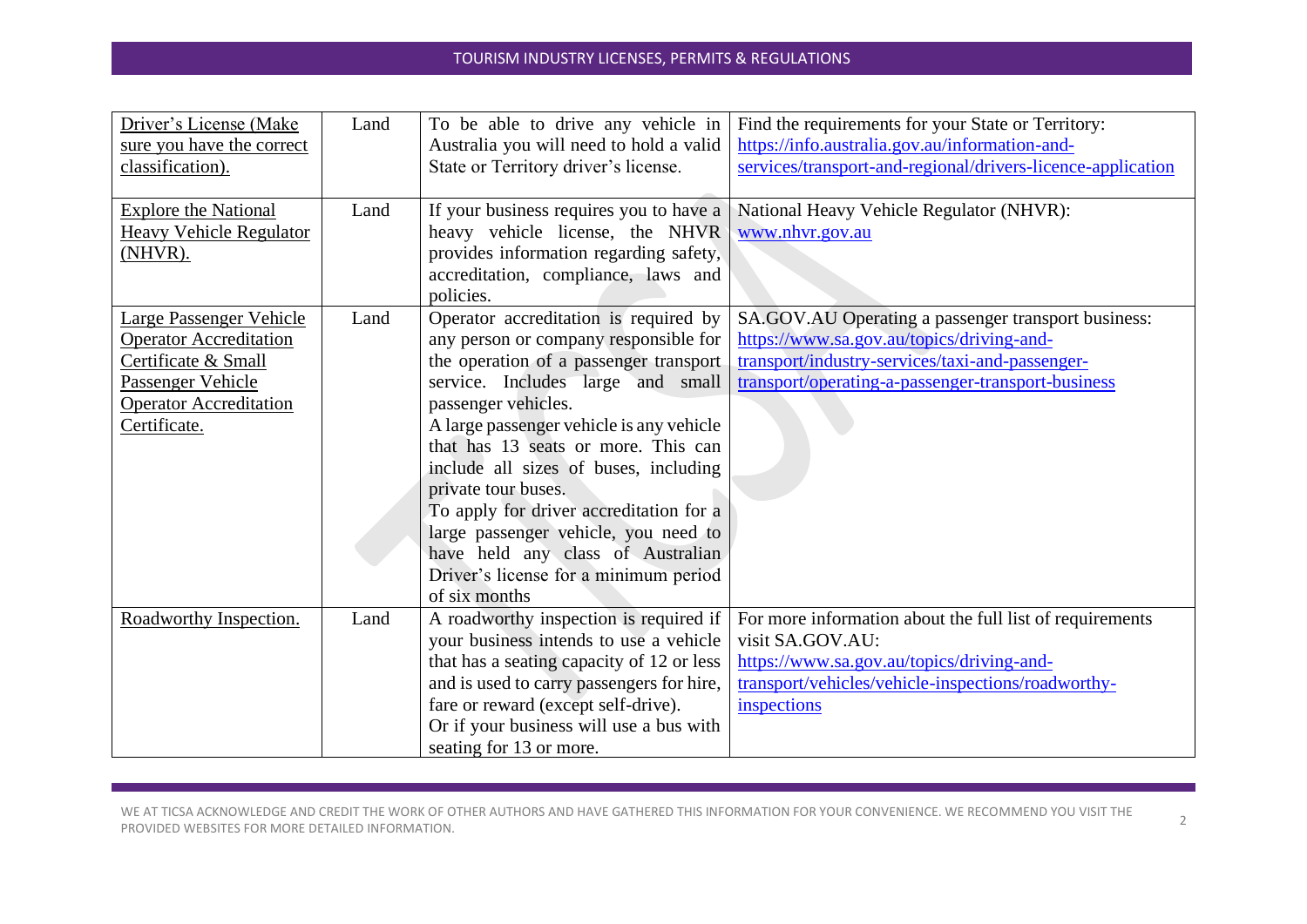| Commercial Pilot's        | Air | A commercial pilot license (CPL)                   | Australian Government, Civil Aviation Safety Authority: |
|---------------------------|-----|----------------------------------------------------|---------------------------------------------------------|
| License.                  |     | authorises you to conduct private and              | https://www.casa.gov.au/files/getting-your-commercial-  |
|                           |     | commercial operations. You must hold               | pilot-licence-fact-sheet-sept-2018                      |
|                           |     | the appropriate aircraft category on               |                                                         |
|                           |     | your CPL and the class or type rating              |                                                         |
|                           |     | for the aircraft you want to fly.                  |                                                         |
| Certificate of            | Air | An Australian aircraft is not to                   | Australian Government, Civil Aviation Safety Authority: |
| Airworthiness.            |     | commence a flight unless a certificate             | https://www.casa.gov.au/sites/default/files/cofa.pdf    |
|                           |     | of airworthiness under the Civil                   |                                                         |
|                           |     | Aviation Safety Regulations is in force            |                                                         |
|                           |     | in respect of the aircraft, or the Civil           |                                                         |
|                           |     | Aviation Safety Regulations authorise              |                                                         |
|                           |     | the flight without the certificate.                |                                                         |
| Air Operators Certificate | Air | AOC is an authorisation granted by the             | Australian Government, Civil Aviation Safety Authority: |
| (AOC).                    |     | Aviation Safety<br>Authority<br>Civil              | https://www.casa.gov.au/standard-page/what-aoc          |
|                           |     | (CASA) under section 27 of the Civil               |                                                         |
|                           |     | Aviation Act to conduct commercial                 |                                                         |
|                           |     | activities prescribed by regulation 206            |                                                         |
|                           |     | of the Civil Aviation Regulations 1988             |                                                         |
|                           |     | (CAR)                                              |                                                         |
| Comply with the           | Sea | The National Standard for Commercial               | Australian Government, Australian Maritime Safety       |
| National Standard for     |     | Vessels (NSCV) provides standards for              | Authority:                                              |
| <b>Commercial Vessels</b> |     | vessel survey, construction, equipment,            | https://www.amsa.gov.au/about/regulations-and-          |
| (NSCV).                   |     | design,<br>operation<br>and<br>crew                | standards/national-standard-commercial-vessels-nscv     |
|                           |     | competencies for domestic commercial               |                                                         |
|                           |     | vessels.                                           |                                                         |
| License to operate a      | Sea | You must hold a current boat operator's            | SA.GOV.AU:                                              |
| Motor Boat.               |     | license to<br>operate<br>any type<br><sub>of</sub> | https://www.sa.gov.au/topics/boating-and-marine/boat-   |
|                           |     | recreational vessel fitted with<br>an              | operators-licences-and-permits/boat-licences            |
|                           |     | engine, regardless of the size of the boat         |                                                         |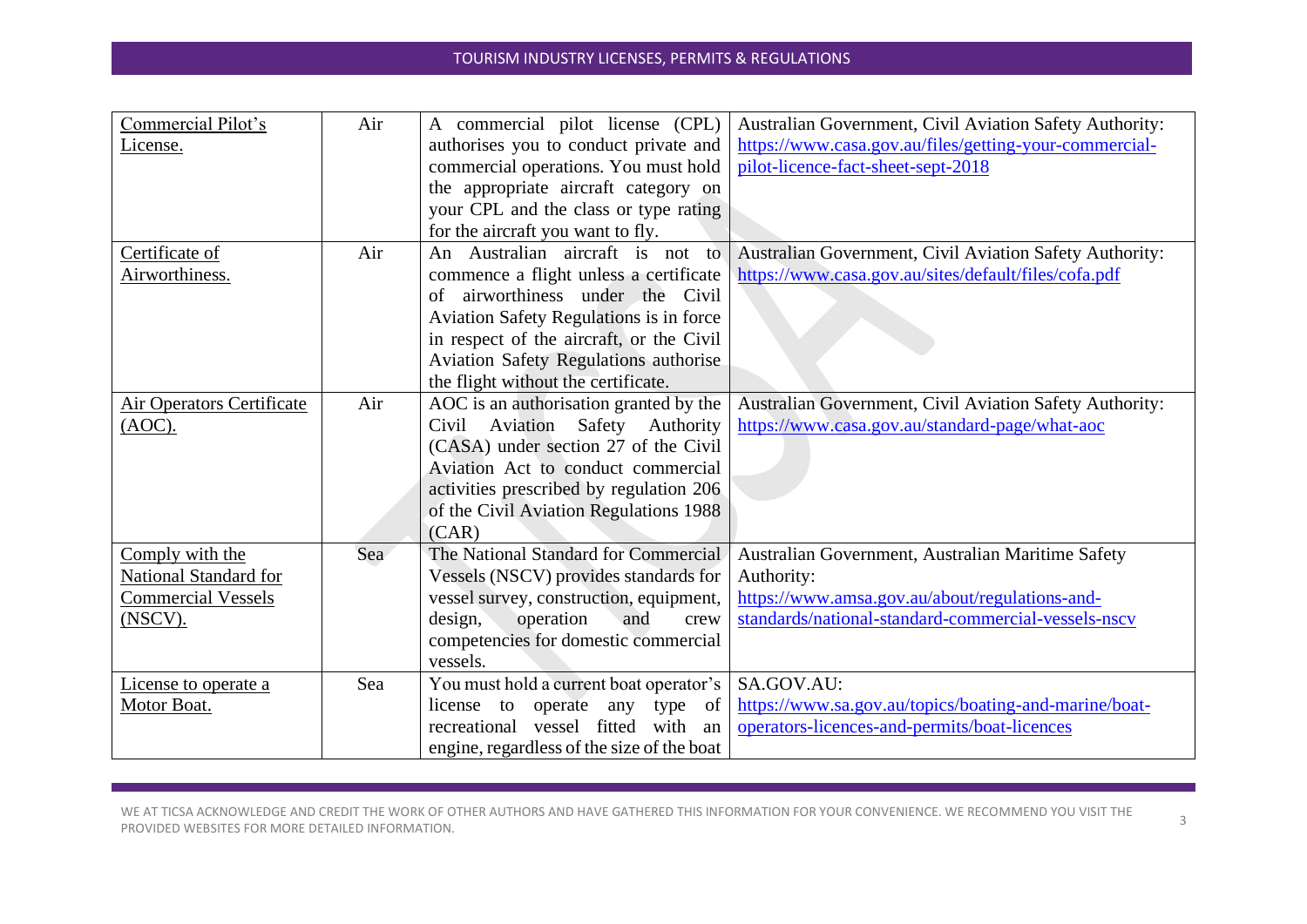|                      |     | or its engine, or whether the engine is                |                                                                                            |
|----------------------|-----|--------------------------------------------------------|--------------------------------------------------------------------------------------------|
|                      |     | being used at the time.                                |                                                                                            |
|                      |     | Consult the requirements for your State                |                                                                                            |
|                      |     | or Territory.                                          |                                                                                            |
| License for hiring a | Sea |                                                        | Most often the requirements needed to South Australia Boating (Hire and Drive) Regulations |
| houseboat.           |     | hire a houseboat are for the hirer to be $\vert$ 1991: |                                                                                            |
|                      |     |                                                        | over 18 years of age and to hold a https://www.houseboatbookings.com/the-houseboat-        |
|                      |     | current and valid driver's license. experience/faq/    |                                                                                            |
|                      |     | However, it is advised to read the South               |                                                                                            |
|                      |     | Australia Boating (Hire and Drive)                     |                                                                                            |
|                      |     | Regulations 1991.                                      |                                                                                            |

WE AT TICSA ACKNOWLEDGE AND CREDIT THE WORK OF OTHER AUTHORS AND HAVE GATHERED THIS INFORMATION FOR YOUR CONVENIENCE. WE RECOMMEND YOU VISIT THE PROVIDED WEBSITES FOR MORE DETAILED INFORMATION.<br>PROVIDED WEBSITES FOR MORE DETAILED INFORMATION.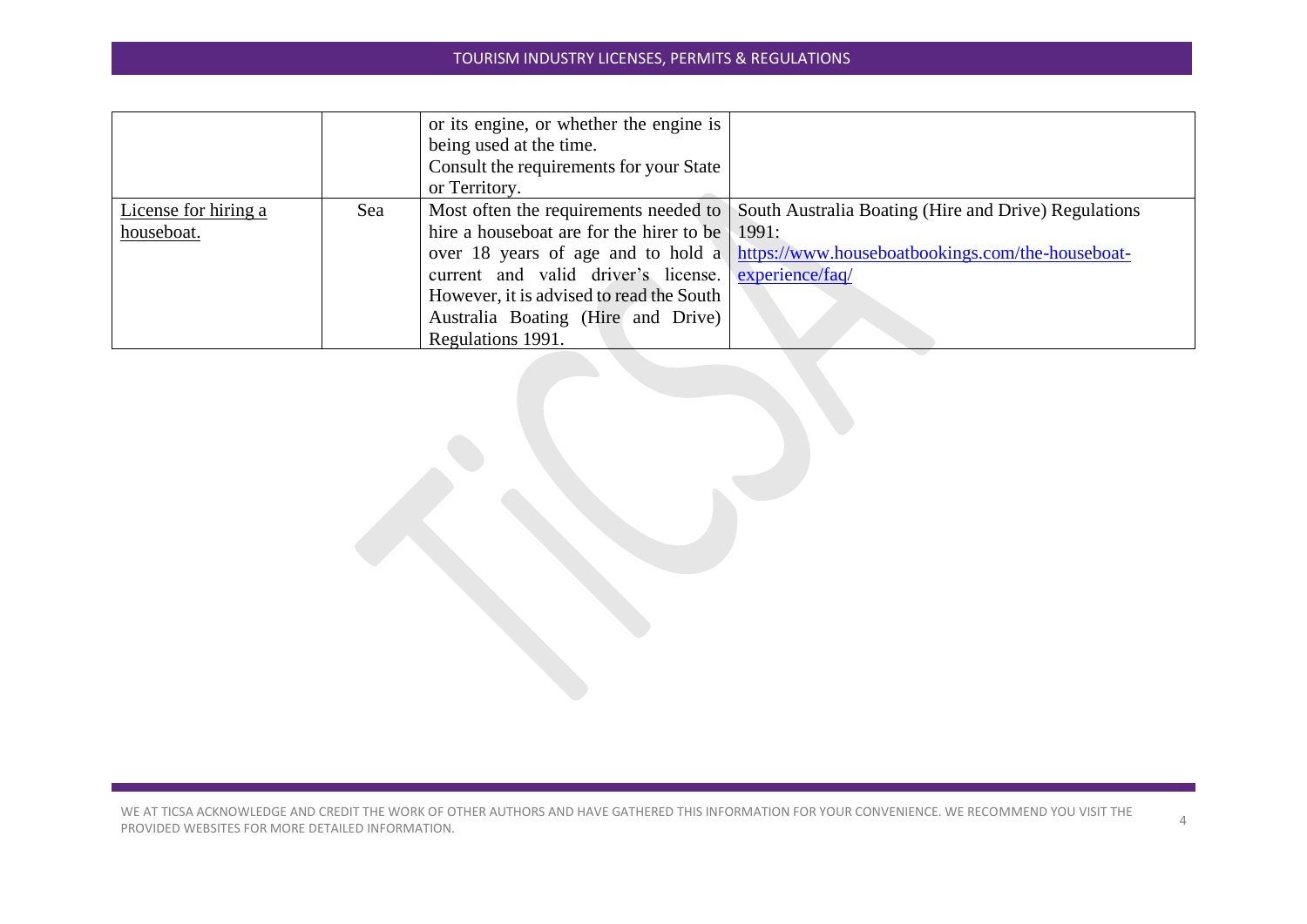## **Accommodation**

| <b>License, Permit or</b> | <b>Description</b>               | <b>Additional Information</b>  | Where you can find more detailed information               |
|---------------------------|----------------------------------|--------------------------------|------------------------------------------------------------|
| <b>Regulation</b>         |                                  |                                |                                                            |
| Review the Australian     | The guide features a travel      |                                | Australian Competition & Consumer Commission               |
| Competition &             | accommodation<br>and             |                                | (ACC):                                                     |
| Consumer                  | section which will be            |                                | https://www.accc.gov.au/publications/travel-               |
| Commission (ACCC)         | relevant if your business        |                                | accommodation-an-industry-guide-to-the-australian-         |
| guide.                    | holiday<br>provides              |                                | consumer-law                                               |
|                           | accommodation,<br>travel,        |                                |                                                            |
|                           | recreational<br>and<br>tours     |                                |                                                            |
|                           | activities.                      |                                |                                                            |
| Become a member of        | The association represents       | This could be a good source of | <b>Australian Hotels Association (AHA):</b>                |
| the Australian Hotels     | and<br>protects<br>the           | information if you intend to   | https://aha.org.au/                                        |
| <b>Association (AHA)</b>  | commercial interests of          | operate a hotel business.      | AHA/SA:                                                    |
| AHA/South                 | hoteliers<br>throughout          | The association provides       | https://www.ahasa.com.au/                                  |
| Australian Branch.        | Australia.                       | advice on legislative changes, |                                                            |
|                           |                                  | licensing etc                  |                                                            |
| Become a member of        | HAA is the national peak         | This could be a good source of | Hosted Accommodation Australia Ltd:                        |
| the Hosted                | organisation representing        | information if you intend to   | https://www.hostedaccommodationaustralia.com.au/           |
| <b>Accommodation</b>      | the bed and breakfast and        | start up a B&B, farm stay,     |                                                            |
| Australia Ltd (HAA).      | owner hosted, short-stay         | cottage or guesthouse business |                                                            |
|                           | accommodation sector.            | in Australia.                  |                                                            |
| <b>Lodging House</b>      | A lodging house includes         | Does not include buildings     | <b>Australian Business License and Information Service</b> |
| License.                  | any building or part of $a \mid$ | licensed under the Supported   | (ABLIS):                                                   |
|                           | building that provides           | Residential Facilities<br>Act  | https://ablis.business.gov.au/service/sa/lodging-house-    |
|                           | accommodation where the          | 1992.                          | licence/1940?modal=true                                    |
|                           | occupants share facilities       |                                |                                                            |

WE AT TICSA ACKNOWLEDGE AND CREDIT THE WORK OF OTHER AUTHORS AND HAVE GATHERED THIS INFORMATION FOR YOUR CONVENIENCE. WE RECOMMEND YOU VISIT THE WE AT HUSA AUKNOWLEDGE AND UREDITTHE WORK OF OTHER AUTHORS AND HAVE GATHERED THIS INFORMATION FOR YOUR CONVENIENCE. WE RECOMMEND YOU VISITTHE THE SAME AND THE SAME AND RESITES FOR MORE DETAILED INFORMATION.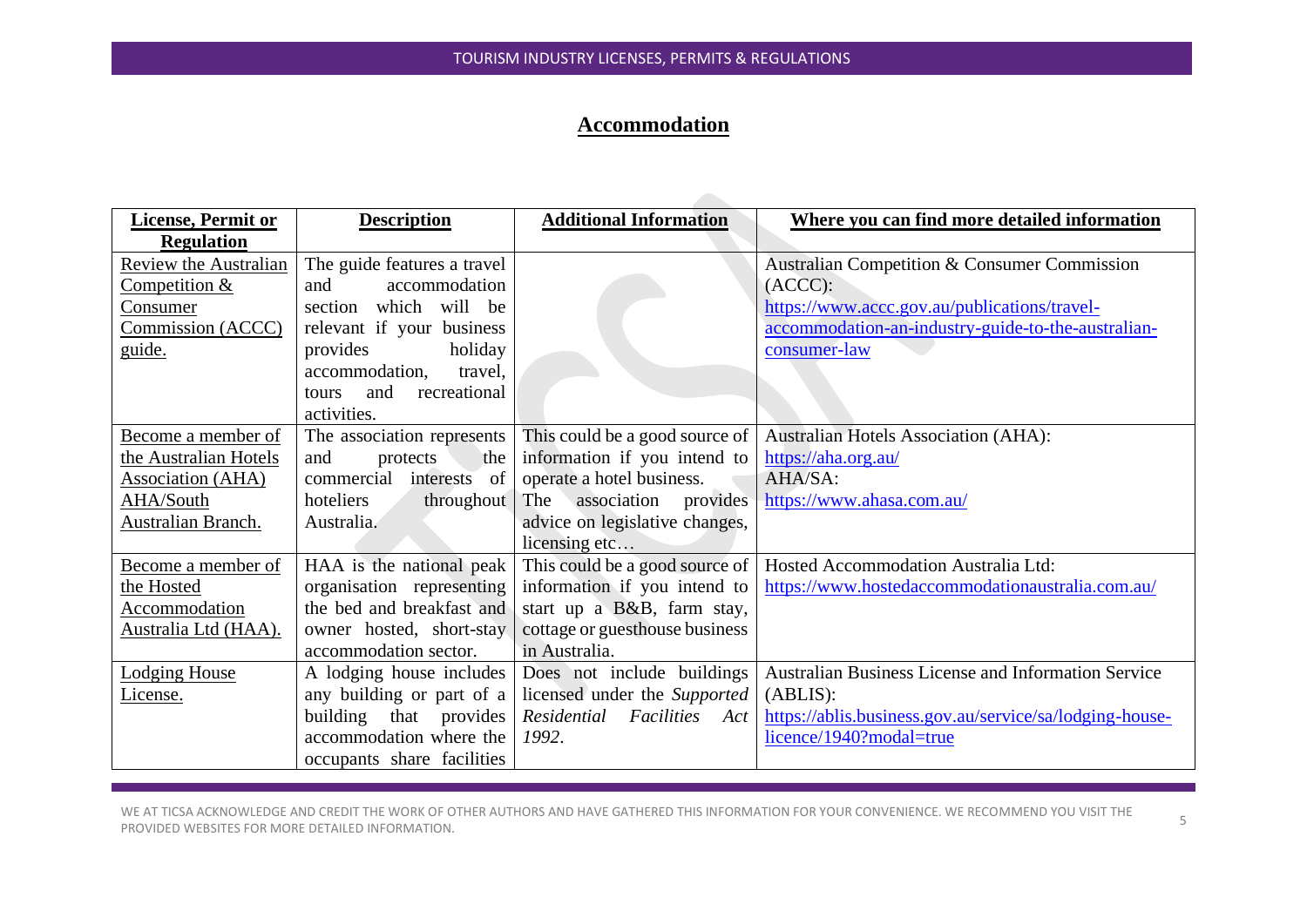|                                                                       | (toilets, kitchen, etc) for<br>individual use.                                                                                                                                                                                                                                                                                                         |                                                                                                                                                                                                                                                 |                                                                                                                                                                                                   |
|-----------------------------------------------------------------------|--------------------------------------------------------------------------------------------------------------------------------------------------------------------------------------------------------------------------------------------------------------------------------------------------------------------------------------------------------|-------------------------------------------------------------------------------------------------------------------------------------------------------------------------------------------------------------------------------------------------|---------------------------------------------------------------------------------------------------------------------------------------------------------------------------------------------------|
| Planning and<br>Property.                                             | Each state and council will<br>have their own building<br>regulations<br>and<br>rules,<br>permits that are required if<br>you choose to construct or<br>renovate a building for<br>your business operations.<br>It is recommended that you<br>consult with the guidelines<br>of the State and local<br>council in which your<br>business will operate. | E.g.<br>Rules<br><b>Building</b><br>$\bullet$<br>Consent.<br>Plan<br>Development<br>$\bullet$<br>Consent.<br>Change of Building<br>$\bullet$<br>Classification.<br>City Works Permit.<br>$\bullet$<br>Outdoor<br>Dining<br>$\bullet$<br>Permit. | SA.GOV.AU:<br>https://www.sa.gov.au/topics/planning-and-<br>property/land-and-property-development                                                                                                |
| <b>Public Swimming</b><br>Pools & Spa Pools.                          | Public pools include pools<br>for use in association with<br>temporary accommodation<br>such as a hotel, motel, bed<br>and breakfast or caravan<br>park.                                                                                                                                                                                               | If you intend to provide a<br>swimming<br>for<br>pool<br>recreational use, check with<br>your local council to identify<br>if you are classified as a public<br>swimming pool.                                                                  | Government of South Australia, SA Health:<br>www.sahealth.sa.gov.au                                                                                                                               |
| <b>License to Play Music</b><br>in Motels and Other<br>Accommodation. | If your accommodation<br>business intends to play<br>recorded music you will<br>need this license for your<br>established venue.                                                                                                                                                                                                                       | includes<br>background<br>This<br>music at reception.                                                                                                                                                                                           | <b>Australian Business License and Information Service</b><br>(ABLIS):<br>https://ablis.business.gov.au/service/ag/licence-to-play-<br>music-in-motels-and-other-accommodation-<br>services/39534 |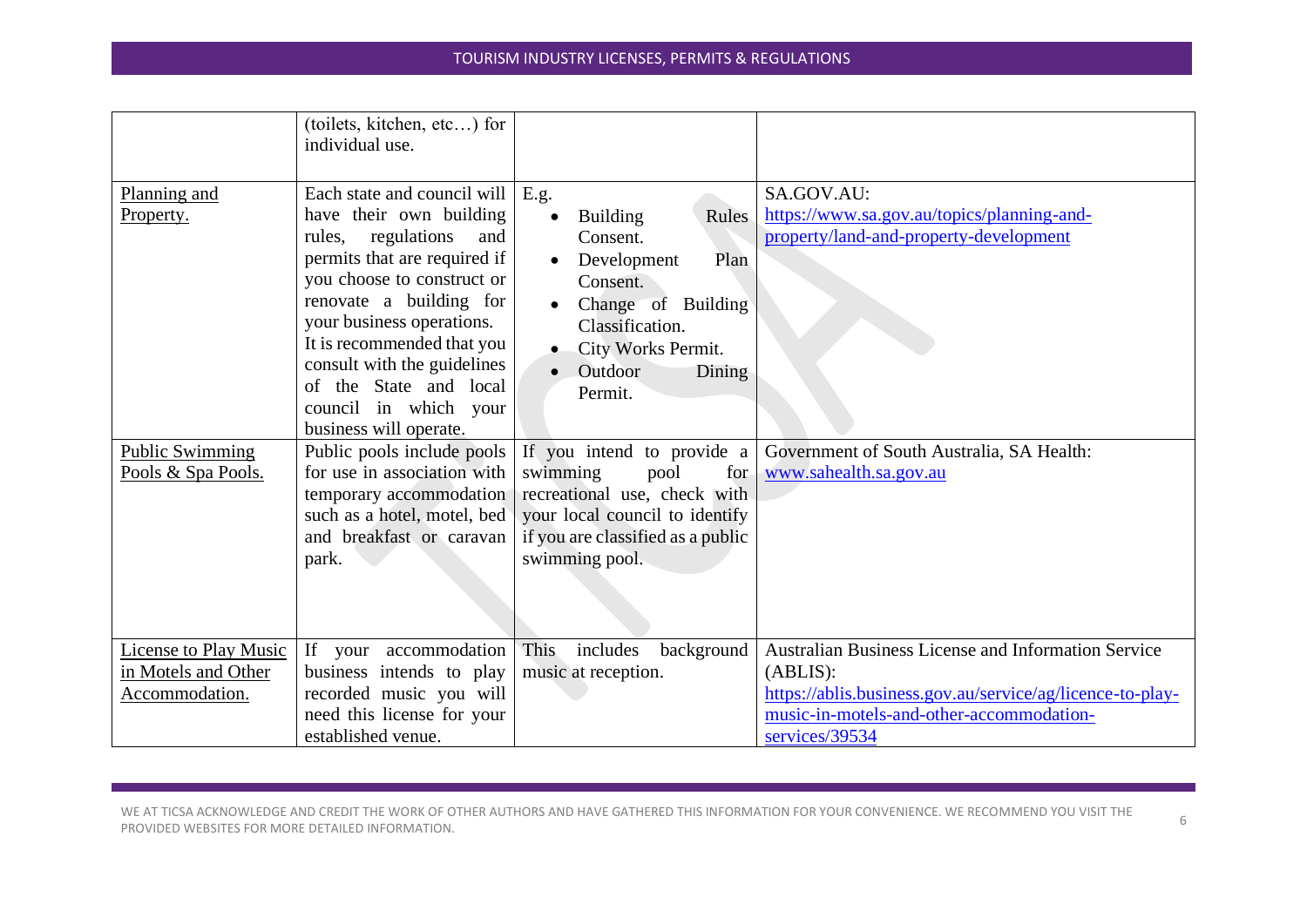| License to Play Music |                                                                                               | If your accommodation Applies to hotels, pubs and | <b>Australian Business License and Information Service</b> |
|-----------------------|-----------------------------------------------------------------------------------------------|---------------------------------------------------|------------------------------------------------------------|
| in a Hotel, Pub,      | business intends to play                                                                      | bars.                                             | (ABLIS):                                                   |
| Tavern or Bar.        | recorded or live music at/in                                                                  |                                                   | https://ablis.business.gov.au/service/ag/licence-to-play-  |
|                       | the venue, you will need a                                                                    |                                                   | music-in-a-hotel-pub-tavern-or-bar/39532                   |
|                       | license to play music.                                                                        |                                                   |                                                            |
| Certain States may    | It is best to thoroughly                                                                      |                                                   |                                                            |
| require you to obtain | identify any regulations,                                                                     |                                                   |                                                            |
| approval to operate a | licenses or permits that                                                                      |                                                   |                                                            |
| caravan park or       | may apply to the State or                                                                     |                                                   |                                                            |
| camping grounds.      | local council in which your                                                                   |                                                   |                                                            |
|                       | accommodation business                                                                        |                                                   |                                                            |
|                       | operates.                                                                                     |                                                   |                                                            |
| License to Hold an    | If you operate a bed and                                                                      |                                                   |                                                            |
| Event at a Bed and    | breakfast, your<br>local                                                                      |                                                   |                                                            |
| Breakfast.            | council may require you to                                                                    |                                                   |                                                            |
|                       | obtain a license to run                                                                       |                                                   |                                                            |
|                       | events such as weddings, at                                                                   |                                                   |                                                            |
|                       | business/on<br>your<br>your                                                                   |                                                   |                                                            |
|                       | property.                                                                                     |                                                   |                                                            |
|                       | For information about food standards and liquor licenses, visit the 'Food and Beverage' page. |                                                   |                                                            |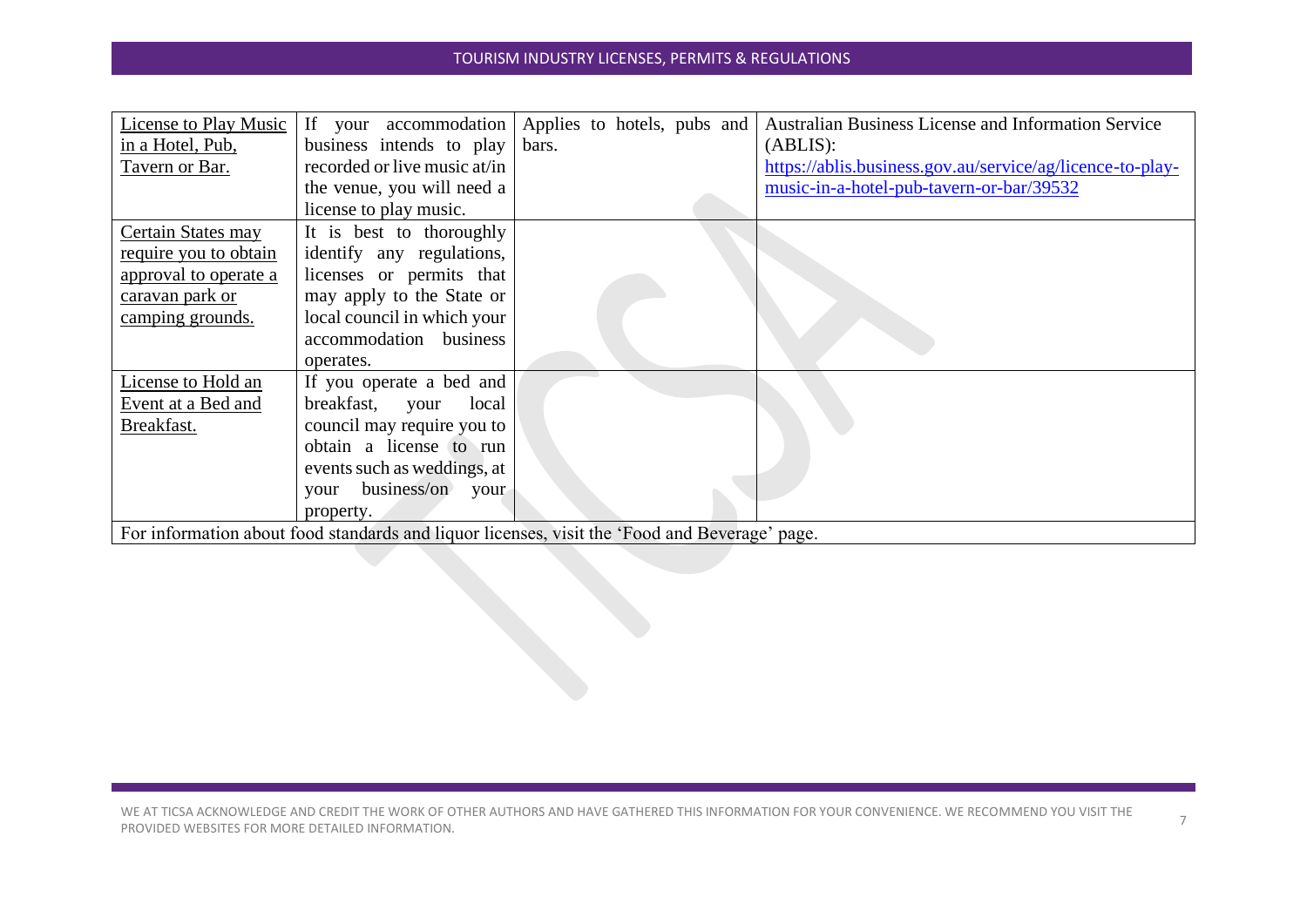## **Attraction, Recreation & Events**

| <b>Activity/Attraction/Event</b>                                         | <b>License, Permit or</b>                                                                                                                                                                                                                                                                                                                                                                                                                             | <b>Description</b>                                                                                                                                                                                                                                                                                                                                          | Where you can find more detailed                                                                                                                 |
|--------------------------------------------------------------------------|-------------------------------------------------------------------------------------------------------------------------------------------------------------------------------------------------------------------------------------------------------------------------------------------------------------------------------------------------------------------------------------------------------------------------------------------------------|-------------------------------------------------------------------------------------------------------------------------------------------------------------------------------------------------------------------------------------------------------------------------------------------------------------------------------------------------------------|--------------------------------------------------------------------------------------------------------------------------------------------------|
|                                                                          | <b>Regulation</b>                                                                                                                                                                                                                                                                                                                                                                                                                                     |                                                                                                                                                                                                                                                                                                                                                             | information                                                                                                                                      |
| <b>Helpful Consideration:</b><br><b>Adventure Activity</b><br>Standards. | Adventure<br>Australian<br>The<br>Activity Standard (AAAS)<br>and related Good Practice<br>Guides (GPGs) provide a<br>voluntary<br>good<br>practice<br>framework<br>for<br>safe<br>and<br>responsible<br>planning<br>and<br>delivery of<br>led<br>outdoor<br>adventure activities.<br>Note: They are not a full legal<br>compliance<br>guide,<br>but<br>provide guidance on safety<br>other<br>of<br>and<br>aspects<br>responsible activity delivery. | There are Good Practice Guides for:<br>Abseiling and Climbing<br>$\bullet$<br>Angling<br>$\bullet$<br>Bushwalking<br>Camping<br>Canyoning<br>Caving<br><b>Challenge Courses</b><br><b>Cycling Mountain Biking</b><br>$\bullet$<br><b>Enclosed and Coastal Waters</b><br>Paddle Craft<br>Horse Trail Ride<br><b>Inland Water Paddle Craft</b><br>Snorkelling | Outdoors SA, South Australia's peak<br>body for outdoor adventure activities.<br>https://outdoorssa.org.au/adventure-<br>activity-standards-aas/ |
| Abseiling & Rock Climbing.                                               | The Professional Association<br>of Climbing Instructors Pty<br>Ltd (PACI). PACI is<br>an<br>Australian-based<br>business<br>that specialises in all forms of<br>roping.                                                                                                                                                                                                                                                                               |                                                                                                                                                                                                                                                                                                                                                             | The Professional Association of<br>Climbing Instructors Pty Ltd (PACI)<br>www.paci.com.au                                                        |
| Rafting.                                                                 | International<br>Rafting<br>The<br>(IRF)<br>Federation<br>is the<br>official world governing body                                                                                                                                                                                                                                                                                                                                                     | The IRF is recognised as the world<br>which<br>body<br>the<br>oversees<br>of<br>certification<br>and<br>training<br>professional river rafting guides and                                                                                                                                                                                                   | <b>International Rafting Federation (IRF):</b><br>https://www.internationalrafting.com/                                                          |

WE AT TICSA ACKNOWLEDGE AND CREDIT THE WORK OF OTHER AUTHORS AND HAVE GATHERED THIS INFORMATION FOR YOUR CONVENIENCE. WE RECOMMEND YOU VISIT THE WE AT TICSA ACKNOWLEDGE AND CREDIT THE WORK OF OTHER AUTHORS AND HAVE GATHERED THIS INFORMATION FOR YOUR CONVENIENCE. WE RECOMMEND YOU VISIT THE BEATHER AND RESERVE AND RESERVE AND RESERVE AND RESERVE AND RESERVE AND RESER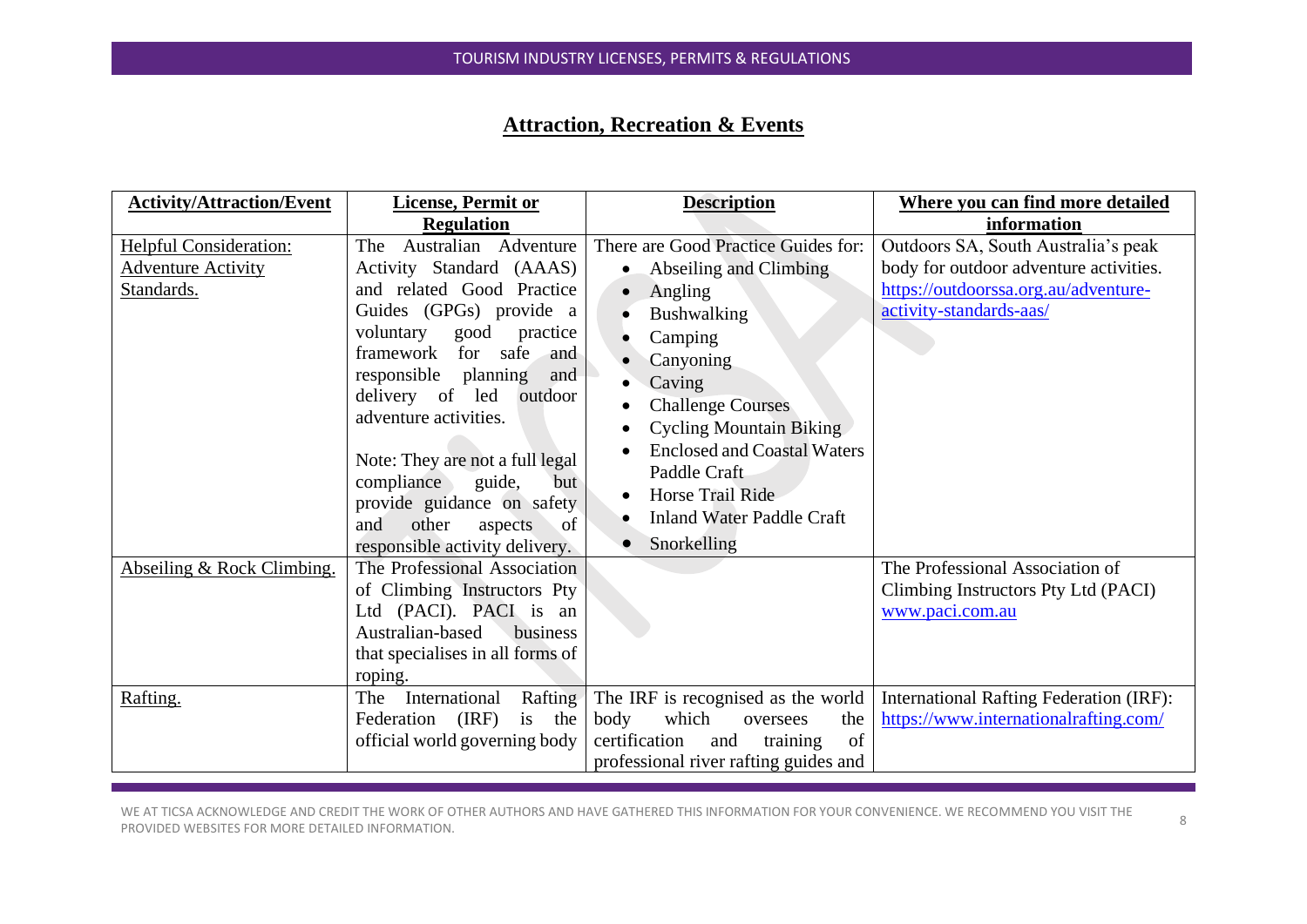|                                                               | for rafting sport and areas that<br>have white water.                                                                                                  | offers the only rafting guide<br>certification<br>that<br>program<br>$\overline{1}S$<br>accepted worldwide.                                                                                                                                                                                                                                                             |                                                                                                                                               |
|---------------------------------------------------------------|--------------------------------------------------------------------------------------------------------------------------------------------------------|-------------------------------------------------------------------------------------------------------------------------------------------------------------------------------------------------------------------------------------------------------------------------------------------------------------------------------------------------------------------------|-----------------------------------------------------------------------------------------------------------------------------------------------|
| <b>Recreational Scuba Diving</b><br><u>&amp; Snorkelling.</u> | Recreational Scuba Diving<br>requires diver certification.                                                                                             | The Professional Association of<br>Diving Instructors (PADI) offer<br>professional training in the form of<br>their Divemaster course.<br>As a Divemaster you'll be able to<br>supervise scuba diving activities and<br>assist with scuba classes.                                                                                                                      | See the PADI website for full details<br>about the different dive courses on offer:<br>https://www.padi.com/                                  |
| Snow Sports.                                                  | guidelines<br>Read<br>the<br>on<br>SnowSafe<br>Australia<br>$\&$<br>consider becoming a member<br>Australian Ski Areas<br>οf<br>Association (ASAA).    | SnowSafe<br>Australia<br>provide<br>guidelines which contain essential<br>information on how to enjoy the<br>alpine environment in a safe way.<br>The ASAA is a non-profit industry<br>body representing Australian Ski<br>Area operators that develop and<br>publish industry policies intended to<br>make Australian snow sports an<br>enjoyable and safe recreation. | SnowSafe Australia:<br>http://snowsafe.org.au/<br>Australian Ski Areas Association<br>(ASAA):<br>http://asaa.org.au/                          |
| Quad Bike Tours.                                              | Driver's License.<br>Adhere to The Consumer<br>Goods (Quad Bikes) Safety<br>Standard 2019.                                                             |                                                                                                                                                                                                                                                                                                                                                                         | See Tour and Transport Operators for<br>information about Driver's License.<br>Product Safety Australia:<br>https://www.productsafety.gov.au/ |
| Recreational Fishing.                                         | Each State and region will<br>fishing<br>their<br>own<br>have<br>requirements, licenses and<br>permits. Consult with your<br>local state or council to | Primary Industries and Regions SA<br>$(PIRSA)$ is<br>a key<br>economic<br>development<br>in<br>agency<br>the<br>Government of South Australia. The<br>site has detailed information about                                                                                                                                                                               | Primary Industries and Regions SA<br>(PIRSA):<br>https://www.pir.sa.gov.au/fishing                                                            |

WE AT TICSA ACKNOWLEDGE AND CREDIT THE WORK OF OTHER AUTHORS AND HAVE GATHERED THIS INFORMATION FOR YOUR CONVENIENCE. WE RECOMMEND YOU VISIT THE WE AT TICSA ACKNOWLEDGE AND CREDIT THE WORK OF OTHER AUTHORS AND HAVE GATHERED THIS INFORMATION FOR YOUR CONVENIENCE. WE RECOMMEND YOU VISIT THE GODD OF BEATHER AND CREDIT THE GODD OF BEATH AND RELATION CONVENIENCE. WE REC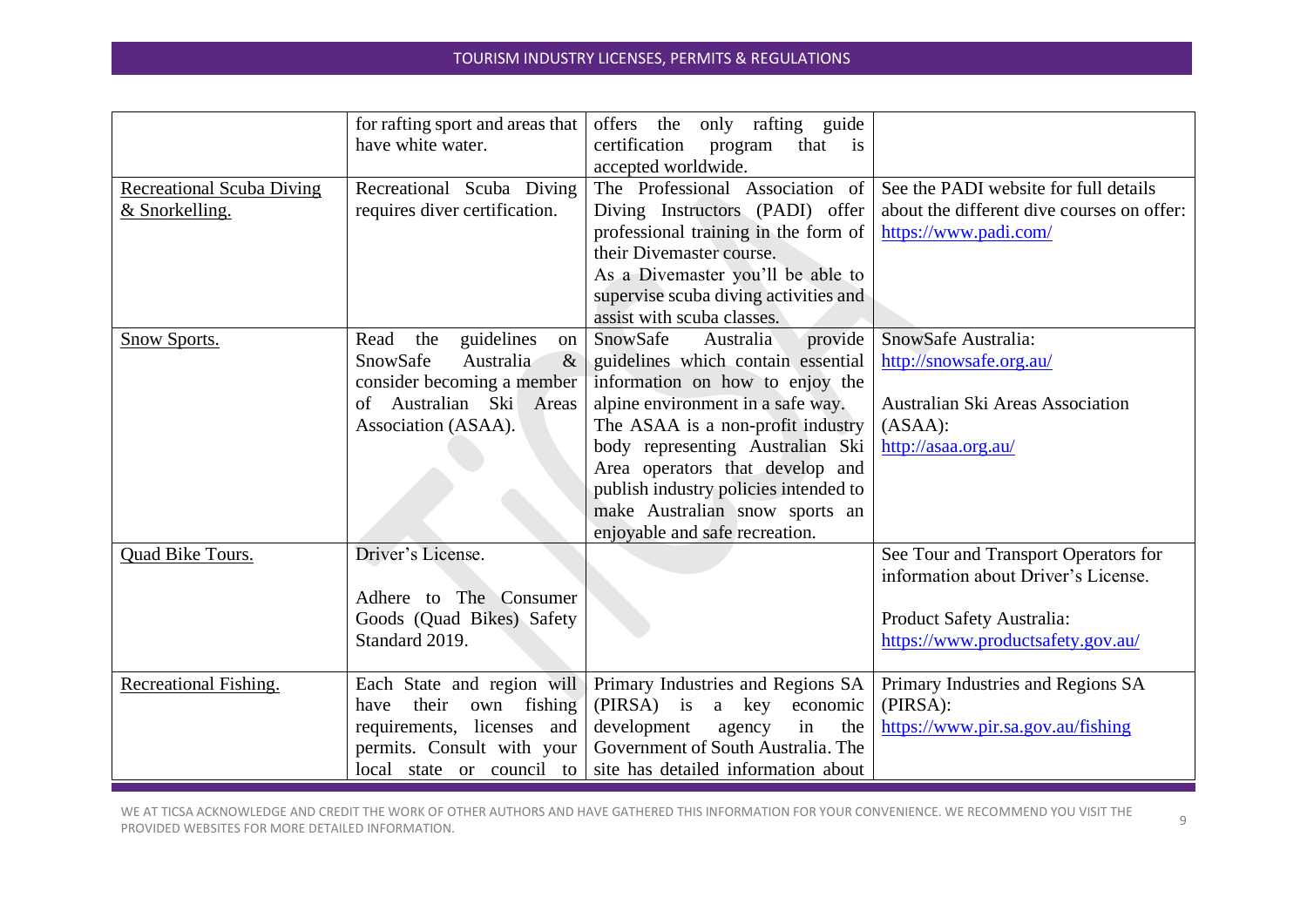|                                                                                               | identify fishing guidelines   | fishing industry, including<br>the        |                                        |  |
|-----------------------------------------------------------------------------------------------|-------------------------------|-------------------------------------------|----------------------------------------|--|
|                                                                                               | that apply to your business.  | recreational fishing guidelines.          |                                        |  |
| Events.                                                                                       | Conduct<br>Approval<br>to     | You will need this license if you         | <b>Australian Business License and</b> |  |
|                                                                                               | Commercial Activities on      | intend to hire parklands, reserves or     | Information Service (ABLIS):           |  |
|                                                                                               | Council Parklands, Reserves,  | conduct<br>weddings<br>lakes,<br>or       | https://ablis.business.gov.au/         |  |
|                                                                                               | Rivers or Lakes (S.A).        | <sub>of</sub><br>undertake any other form |                                        |  |
|                                                                                               |                               | commercial function or exhibition.        |                                        |  |
| Events.                                                                                       | Music Event License.          | You will need this license to play        | Australian Business License and        |  |
|                                                                                               |                               | copyrighted music at your event.          | Information Service (ABLIS):           |  |
|                                                                                               |                               |                                           | https://ablis.business.gov.au/         |  |
| Events Consideration.                                                                         | If you operate a bed and      |                                           |                                        |  |
|                                                                                               | breakfast, your local council |                                           |                                        |  |
|                                                                                               | may require you to obtain a   |                                           |                                        |  |
|                                                                                               | license to run events such as |                                           |                                        |  |
|                                                                                               | weddings, at your business/on |                                           |                                        |  |
|                                                                                               | your property.                |                                           |                                        |  |
|                                                                                               |                               |                                           |                                        |  |
| For information about food standards and liquor licenses, visit the 'Food and Beverage' page. |                               |                                           |                                        |  |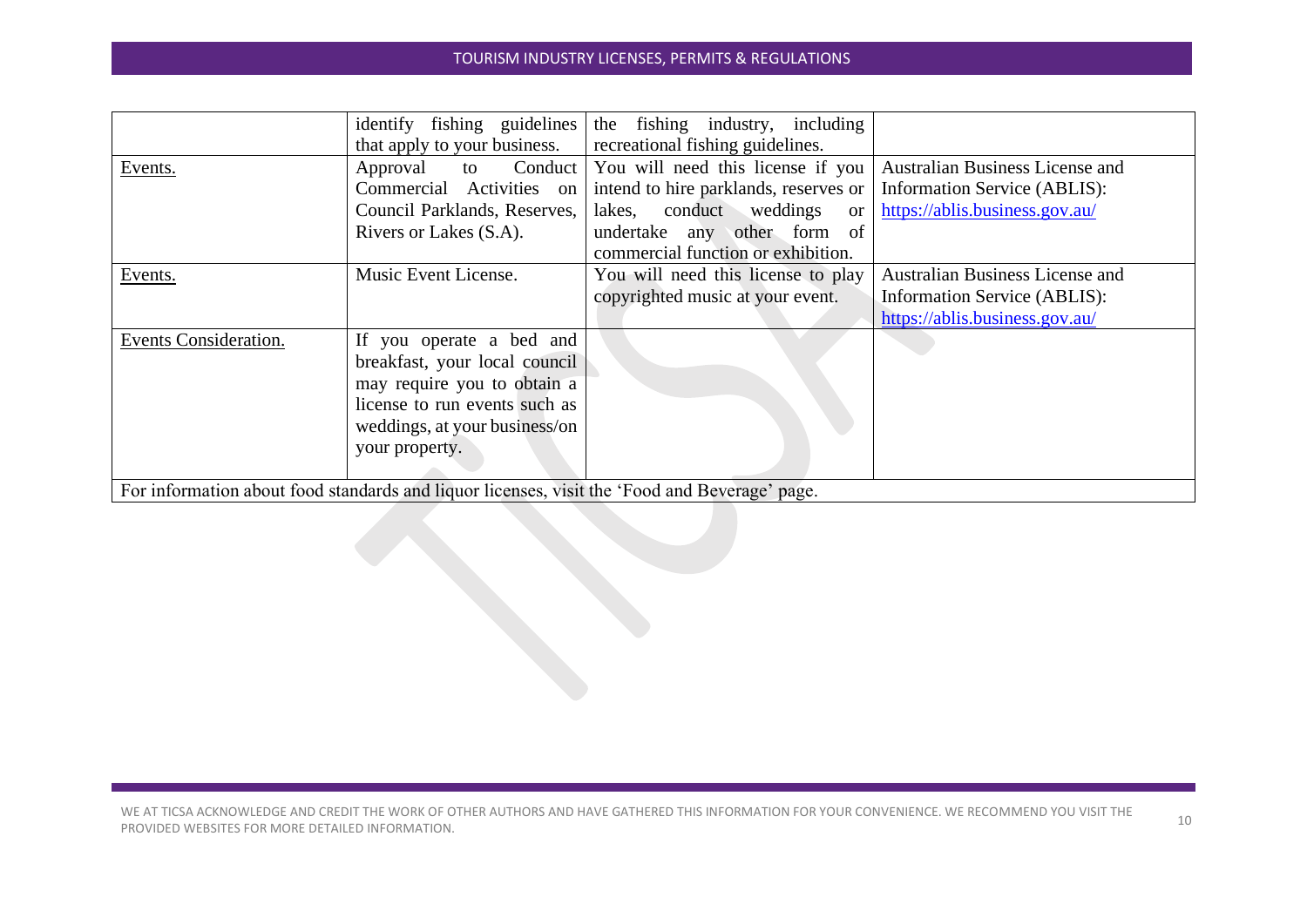## **Food & Beverage**

| https://www.sa.gov.au/topics/business-and-trade/licensing/food-business-     |
|------------------------------------------------------------------------------|
|                                                                              |
|                                                                              |
|                                                                              |
|                                                                              |
|                                                                              |
|                                                                              |
|                                                                              |
|                                                                              |
|                                                                              |
|                                                                              |
|                                                                              |
|                                                                              |
|                                                                              |
|                                                                              |
|                                                                              |
|                                                                              |
|                                                                              |
| https://www.foodstandards.gov.au/industry/safetystandards/Pages/default.aspx |
|                                                                              |
|                                                                              |
|                                                                              |
|                                                                              |
|                                                                              |

WE AT TICSA ACKNOWLEDGE AND CREDIT THE WORK OF OTHER AUTHORS AND HAVE GATHERED THIS INFORMATION FOR YOUR CONVENIENCE. WE RECOMMEND YOU VISIT THE WE AT HOSA ACKNOWLEDGE AND CREDIT THE WORK OF OTHER AOTHORS AND HAVE GATHERED THIS INFORMATION FOR TOOR CONVENIENCE. WE RECOMMEND TOO VISH THE 11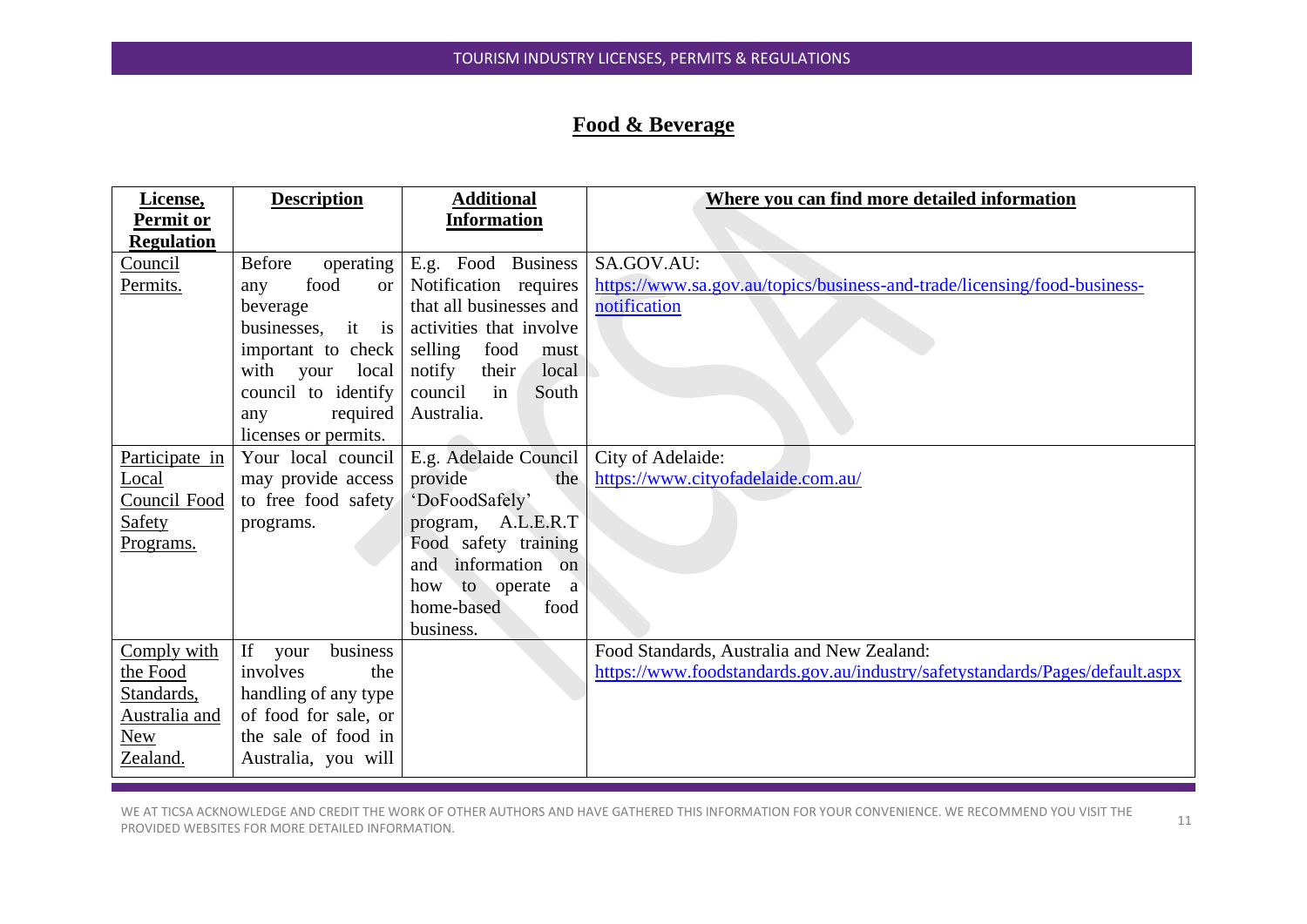|                                                       | need to follow the<br>five Food<br>Safety<br><b>Standards</b><br>of<br>Australia.                                                          |                                                                       |                                                                                 |                                                                                                                                  |
|-------------------------------------------------------|--------------------------------------------------------------------------------------------------------------------------------------------|-----------------------------------------------------------------------|---------------------------------------------------------------------------------|----------------------------------------------------------------------------------------------------------------------------------|
|                                                       |                                                                                                                                            |                                                                       |                                                                                 |                                                                                                                                  |
| Review the<br><b>Food Safety</b><br>guidelines.       | Information<br>about<br>complaints,<br>food<br>keeping your food<br>safe, food labelling<br>and food safety for<br>businesses.             |                                                                       |                                                                                 | Government of South Australia, SA Health:<br>www.sahealth.sa.gov.au                                                              |
| Liquor<br><b>Licensing Act</b><br><u> 1997.</u>       | You need to adhere<br>the legislation<br>to<br>that applies to the<br>State in which you<br>intend to run your<br>business.                |                                                                       |                                                                                 | Government of South Australia, Attorney-General's Department:<br>https://www.legislation.sa.gov.au/index.aspx                    |
| South<br>Australia<br><u>Food Act</u><br><u>2001.</u> | An Act to provide<br>for the safety and<br>suitability of food,<br>and<br>for<br>other<br>purposes.                                        |                                                                       |                                                                                 | Government of South Australia, Attorney-General's Department:<br>https://www.legislation.sa.gov.au/LZ/C/A/FOOD%20ACT%202001.aspx |
| Liquor.                                               | If<br>business<br>your<br>intends to permit the<br>consumption<br>of<br>liquor you will need<br>to consult with the<br>State guidelines in | This<br>application<br>liquor<br>approval<br>responsible<br>running a | includes<br>for<br>$\overline{a}$<br>license,<br>of<br>a<br>person,<br>licensed | SA.GOV.AU:<br>https://www.sa.gov.au/topics/business-and-trade/liquor                                                             |

WE AT TICSA ACKNOWLEDGE AND CREDIT THE WORK OF OTHER AUTHORS AND HAVE GATHERED THIS INFORMATION FOR YOUR CONVENIENCE. WE RECOMMEND YOU VISIT THE PROVIDED WEBSITES FOR MORE DETAILED INFORMATION.<br>PROVIDED WEBSITES FOR MORE DETAILED INFORMATION.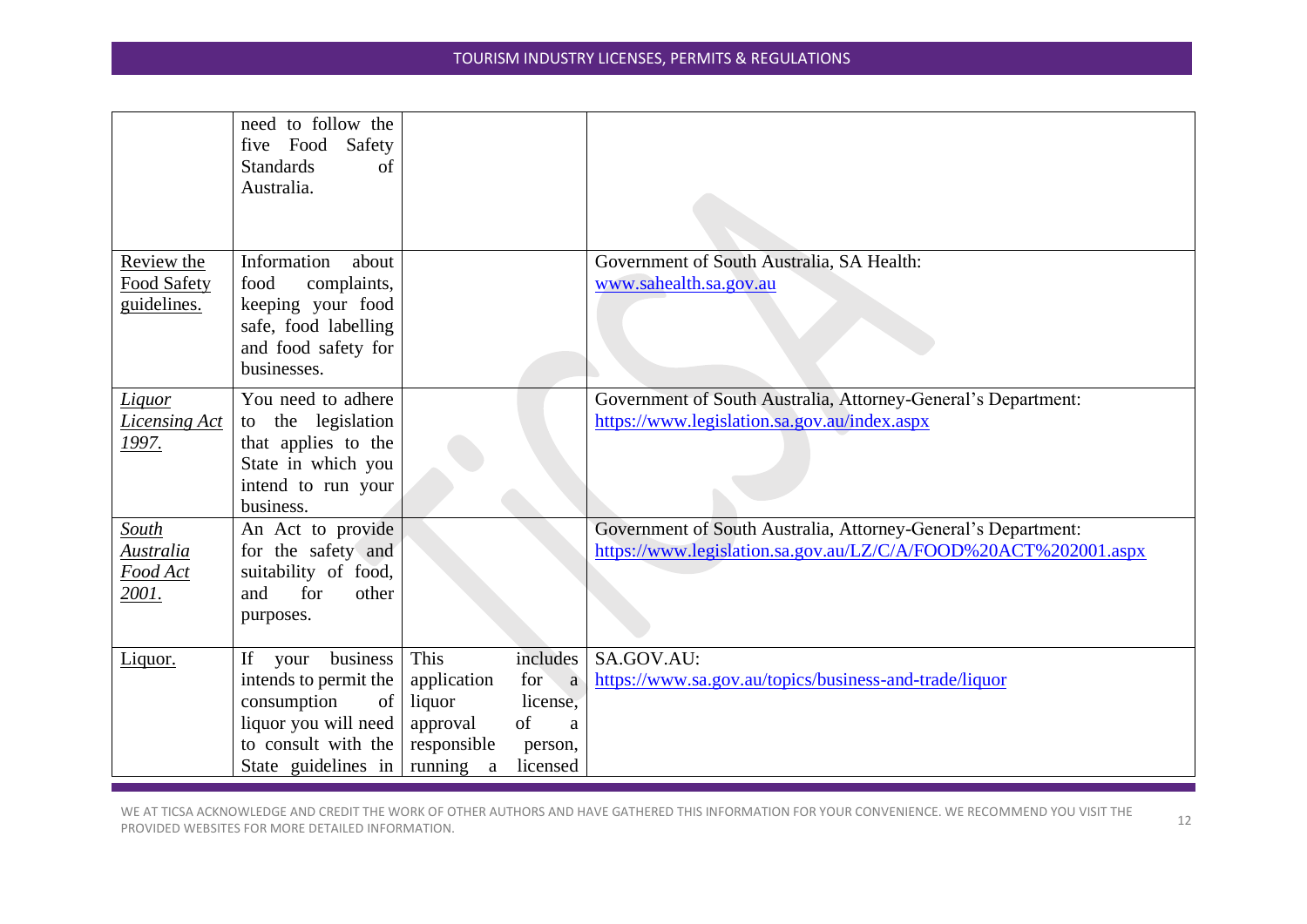|                                                          | which your business<br>intends to operate.                                                                                                                                                  | venue and varying an<br>existing liquor license |                                                                                                                                                                          |
|----------------------------------------------------------|---------------------------------------------------------------------------------------------------------------------------------------------------------------------------------------------|-------------------------------------------------|--------------------------------------------------------------------------------------------------------------------------------------------------------------------------|
| License to<br>Play Music in<br>Restaurants<br>and Cafes. | You will require this<br>license if you intend<br>to play copyrighted<br>music<br>in<br>your<br>restaurant or café<br>business.                                                             |                                                 | <b>Australian Business License and Information Service (ABLIS):</b><br>https://ablis.business.gov.au/service/ag/licence-to-play-music-in-restaurants-<br>and-cafes/39930 |
| <b>Trade Waste</b><br>Discharge<br>Permit.               | If<br>wish to<br>you<br>discharge any other<br>waste water (such as<br>trade waste) to SA<br>Water's sewerage<br>system, you must<br>apply to SA Water<br>for<br>specific<br>authorisation. |                                                 | <b>Australian Business License and Information Service (ABLIS):</b><br>https://ablis.business.gov.au/service/sa/trade-waste-discharge-permit/656                         |